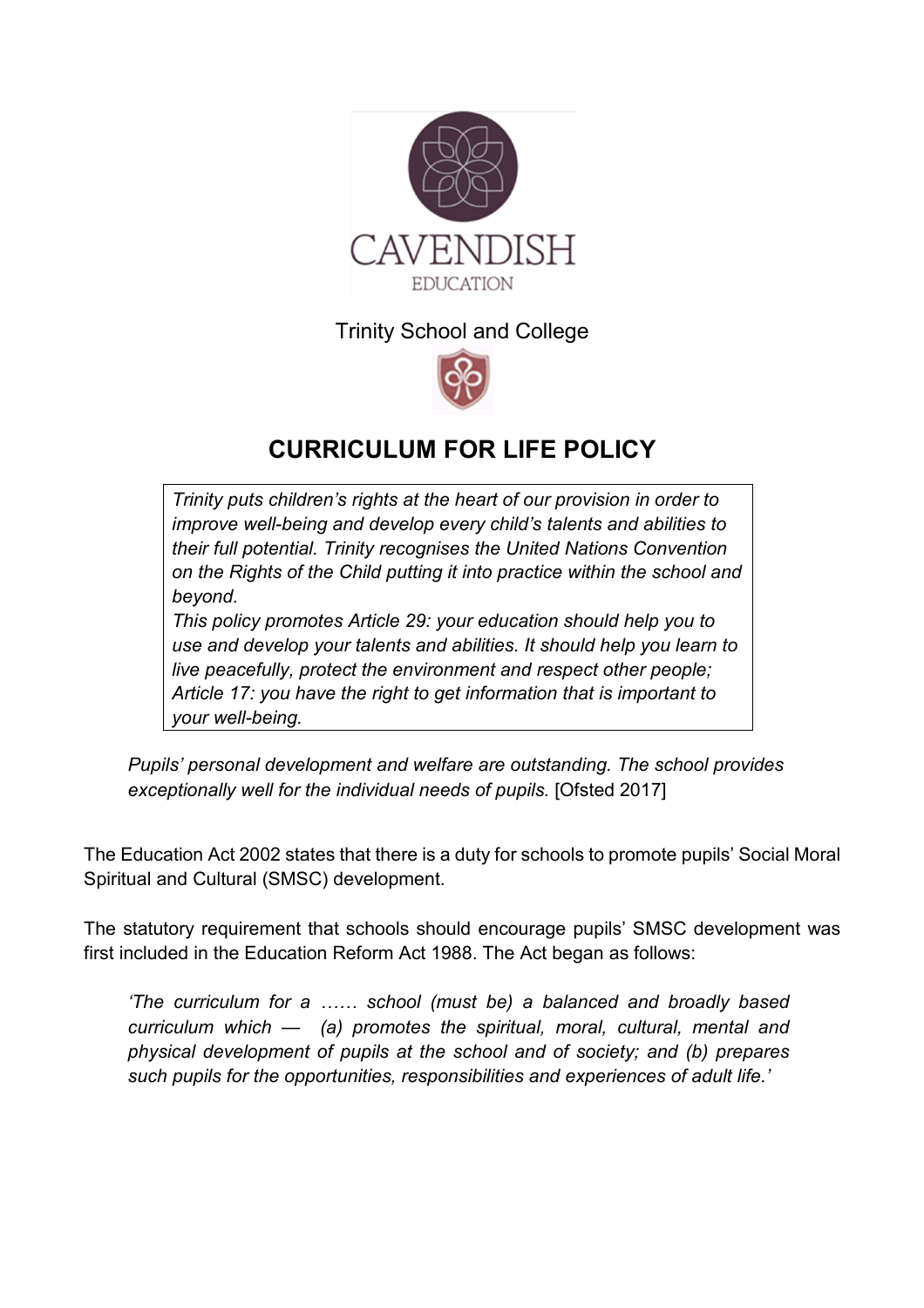The Department for Education state that there is a need

*"to create and enforce a clear and rigorous expectation on all schools to promote the fundamental British values of democracy, the rule of law, individual liberty and mutual respect and tolerance of those with different faiths and beliefs."*

The government set out its definition of British values in the 2011 Prevent Strategy and these values were reiterated by the Prime Minister in 2014.

Trinity recognises that as well as promoting the highest standards in teaching and learning, and is committed to providing opportunities for all young people to develop the character and resilience they need to succeed in modern Britain.

Trinity aims to prepare learners for their futures providing them with strategies in order that they can access a range of opportunities, respond well to a range of life challenges and develop skills which will empower them to fully take part in a learning, training, living and/or working community.

# **Intent**

At Trinity, our Curriculum for Life programme forms part of our Core Curriculum and is closely linked to our Careers Education, Information, Advice and Guidance Policy and programme. The Curriculum for Life programme incorporates all the elements of personal, health, spiritual, moral, social and cultural education and promotes the knowledge and understanding of safeguarding within our learners.

We offer the widest possible range of experiences and opportunities to our young people, believing strongly that the resulting growth in 'character' will be the greatest gift to stay with our pupils long after they have left us. Through our hugely diverse range of subject areas, we aim for our learners to gain a basic knowledge and understanding about the world, which they will be able to draw upon, build on and articulate throughout their further studies and beyond.

Trinity recognises that the spiritual, moral, social and cultural (SMSC) element of student's education is crucial to their development as an individual, allowing them to take their rightful place in their community as a local, national and global citizen. As an educational provision we have included a focus on personal and health education and the programme is referred to as the Curriculum for Life. Trinity now has weekly 'picture news' which encourages debates, discussions, presentation around moral, social, spiritual, health, global news, British values, discrimination and prejudice to name a few.

Curriculum for Life promotes the British Values that we would encourage our learners to hold and a positive attitude towards learning, knowledge and society. The curriculum is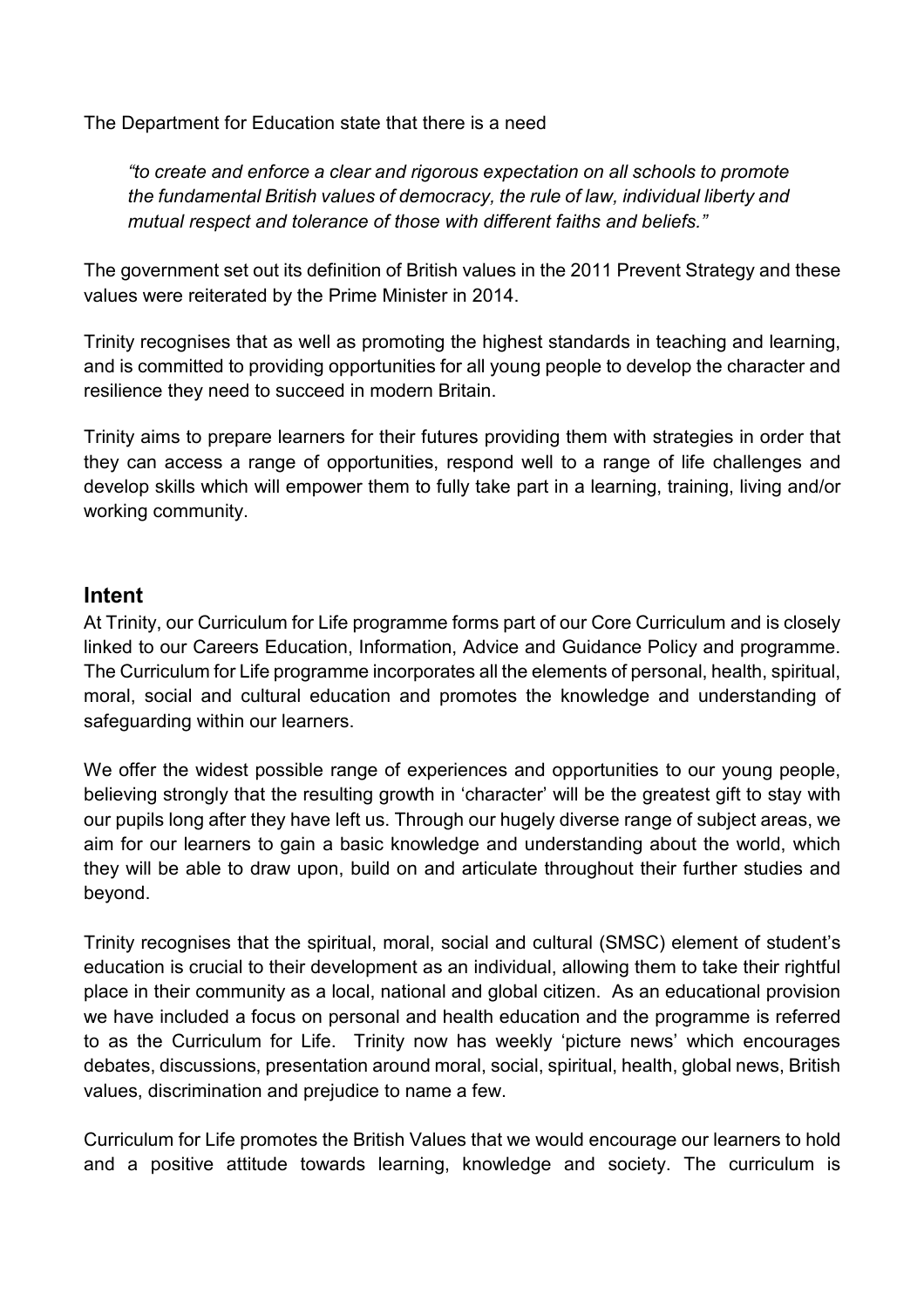fundamental in preparing young people for life; students are helped to develop positive attitudes and beliefs by being given opportunities to:

- Develop personal skills for life and to enable the highest level of independence possible;
- Ensure that knowledge is gained on how to manage health issues, including mental health in order to have resilience and a positive future with a strong body and mind;
- Develop spiritual values and reasoned personal and moral values.
- Consider the pluralistic nature of society;
- Develop understanding and respect for those with different religions, beliefs and ways of life;
- Value everyone equally;
- Create and develop personal relationships, based on trust, self-esteem and mutual respect;
- Become active, responsible citizens in a democratic society;
- Develop an appreciation of human achievements and aspirations.
- Develop an understanding of the world in which they live and the interdependence of individuals, groups, nations and the environment;
- Develop skills of independence and economic awareness;
- Develop emotional intelligence and resilience for life;
- Develop an understanding of how to maintain personal safeguarding and the ability to exercise personal rights and responsibilities;
- Prepare for further education, training and employment.

Through the Curriculum for Life we seek to develop attitudes and values that will enable students to become responsible and caring members of the school community, and in the future positive members of our society. We give students the opportunity for spiritual reflection and encourage them to explore the fundamental questions of life including their own personal existence, journey and purpose.

We seek to foster an attitude of tolerance and value towards those from a culture and background different from their own. Students are encouraged to develop an understanding of the world, society and the community and accept responsibility as a citizen as well as the capacity to tackle moral and spiritual dilemmas and to try to reach independent judgements, which reflect universal human principles. Through perception and sensitivity, tolerance and respect for others as individuals and in groups we would also expect students to develop questioning, enquiring minds and learn how to express their ideas appropriately.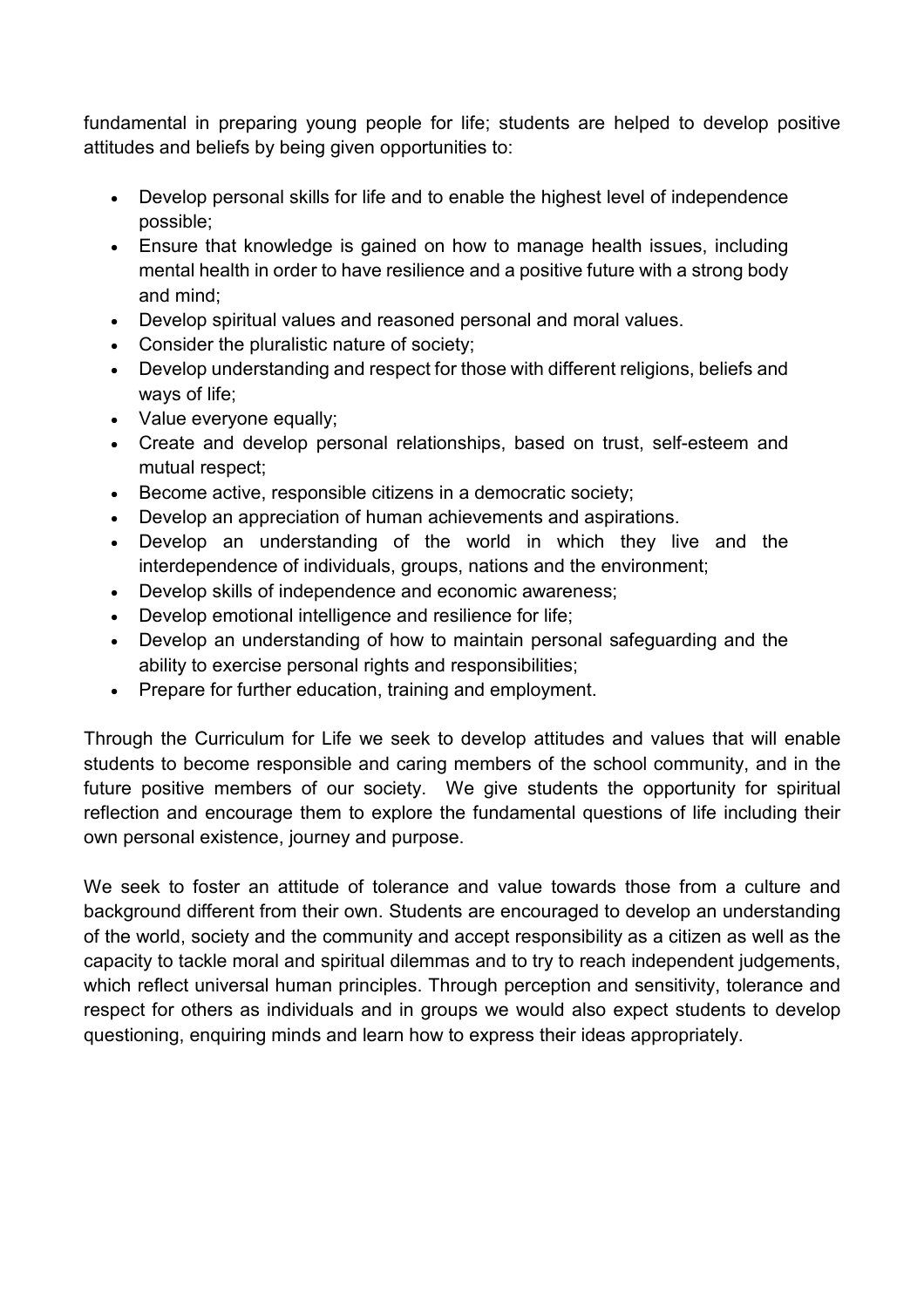# **The Programme of Study**

#### **Personal and Health**

Trinity focuses on ensuring that learners have a personalised learning programme which places them at the heart. Students have case studies and intervention schedules which ensure that the Trinity Educational and Welfare Staff are working collaboratively to meet the requirements of the Educational, Health and Care Plan.

Annually Trinity students learn about and reflect upon Anti Bullying and Equality and Human Rights. This will support the emotional resilience of the learner clarifying expectations on future rights and responsibilities. In year 11 learners complete a Short Course on Travel Training/Roadwise, and students can opt to complete the Peer Mentoring Short Course.

Additional projects include the Anne Frank Ambassador Programme, Trinity Ambassador Programme, Autism and Anti Bullying Ambassador programmes as well as the Duke of Edinburgh Scheme. These programmes provide learners with skills and strategies to maintain health and safety as they progress towards adulthood. Since 2016/17 Trinity has offered an annual residential for learners within KS4 and 5 in order to support this area of the Curriculum for Life.

#### **Spiritual Development**

Trinity accepts that spiritual development is personal and unique to each individual. It is about the meaning of life, truth and ultimate values. It includes imagination, inspiration and creativity. It also includes an awareness of selfidentity and self-worth.

The programme of work is reviewed annually and focuses on different aspects of beliefs and values across the world, as well as the rich diversity within the learners own community. In developing their own opinions, tolerance and acceptance of others, learners will research the beliefs, values and views of religions in the 21<sup>st</sup> century.

Religious Education is a core subject in Key Stages 2 and 3 but continues to form part of the Curriculum for Life programme package throughout Trinity.

#### **Moral Development**

Moral education is supported through a range of events and activities, including the Bullying Intervention Focus Group (within Students Voice), the Peer Mentoring Programme and the value that is placed on positive behaviour within the school through the Headteacher Commendation Programme. Students' knowledge, understanding, intentions, attitudes and behaviour in relation to right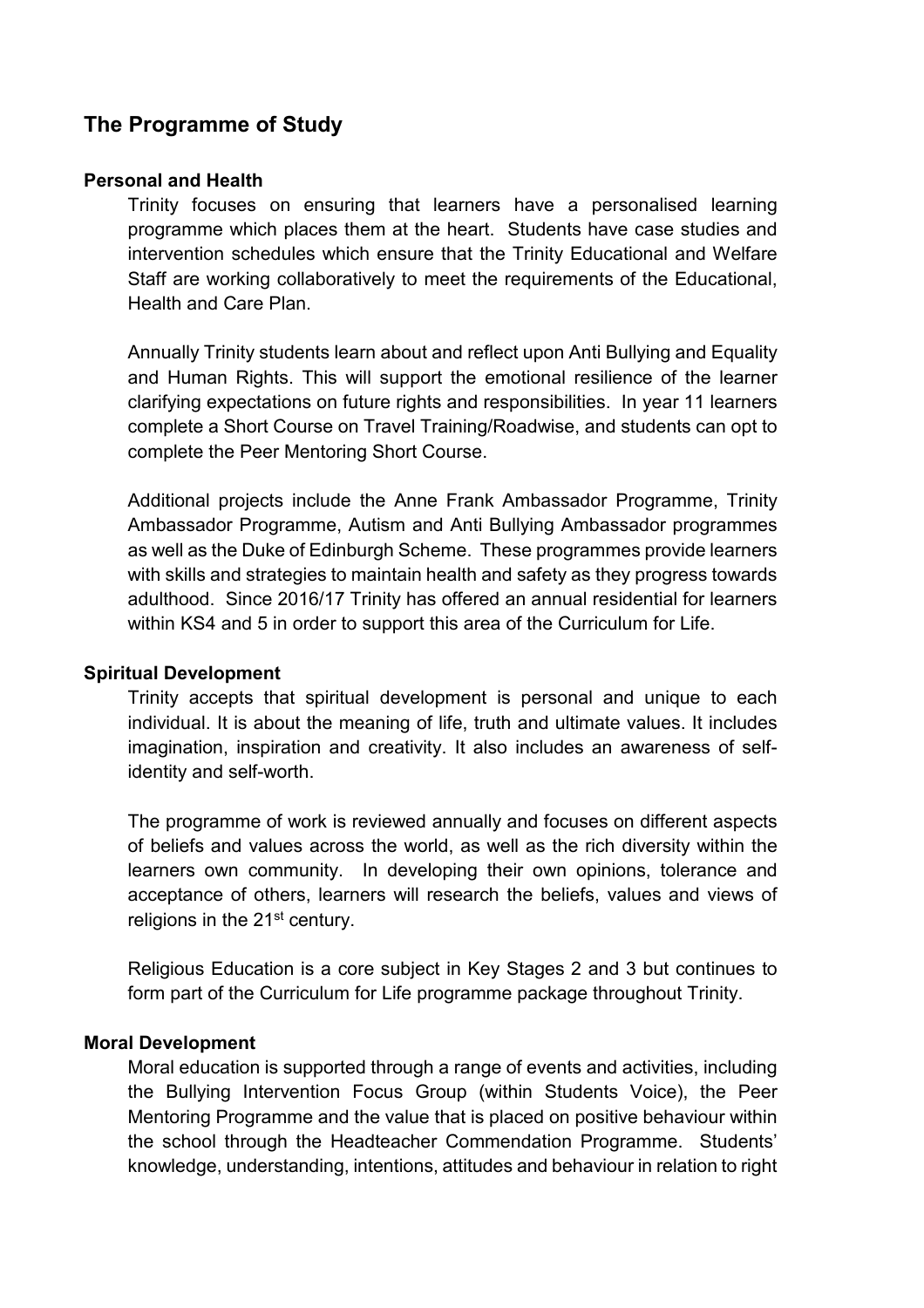and wrong within the accepted codes and practices of Trinity are set to prepare our learners for life within our society.

Students will be able to show through their work that they have an understanding of right and wrong, respect for others, a developing empathy and acceptance and are able to support a structure of rights and responsibilities within a school community.

#### **Social Development**

Promoting the skills and personal qualities necessary for individuals to live and function effectively in society is an essential part of the educational provision at Trinity with the provision of Speech, Language and Communication Therapists, Emotional Wellbeing Therapists and Occupational Therapists. All these professionals work to improve learner's emotional intelligence, receptive and expressive language and friendship making skills.

Annually learners are involved in debates, presentations, discussions and community educational trips through the Curriculum for Life programmes of study. The activities such as the Annual Christmas Fayre and Fund-raising Projects also provide 'real-life' opportunities to develop social skills for future life and employment.

Since 2016/17 Trinity has offered an annual residential for learners within KS4 and 5 in order to support this area of the Curriculum for Life.

#### **Cultural Development**

As a cross curricular provision, learners increase their understanding of values, beliefs, customs, knowledge and skills of others different from themselves, including reflecting on our historic inability to apply equality and diversity in a positive way allowing everyone their own identity.

Understanding the consequences of not having the ability to tolerate and accept cultural differences are debated through the evidence provided within History. Whole school events include the Holocaust Memorial day in January and current news on issues related to immigration and refugees, alongside a Cultural Day.

#### **Character Education**

As a holistic educational provision, learners increase their own personal qualities, values and skills for life through a range of learning opportunities throughout the curriculum and on key citizenship days throughout the academic year. This focus within the educational provision provides learners with a range of strategies, knowledge and understanding of how to become a positive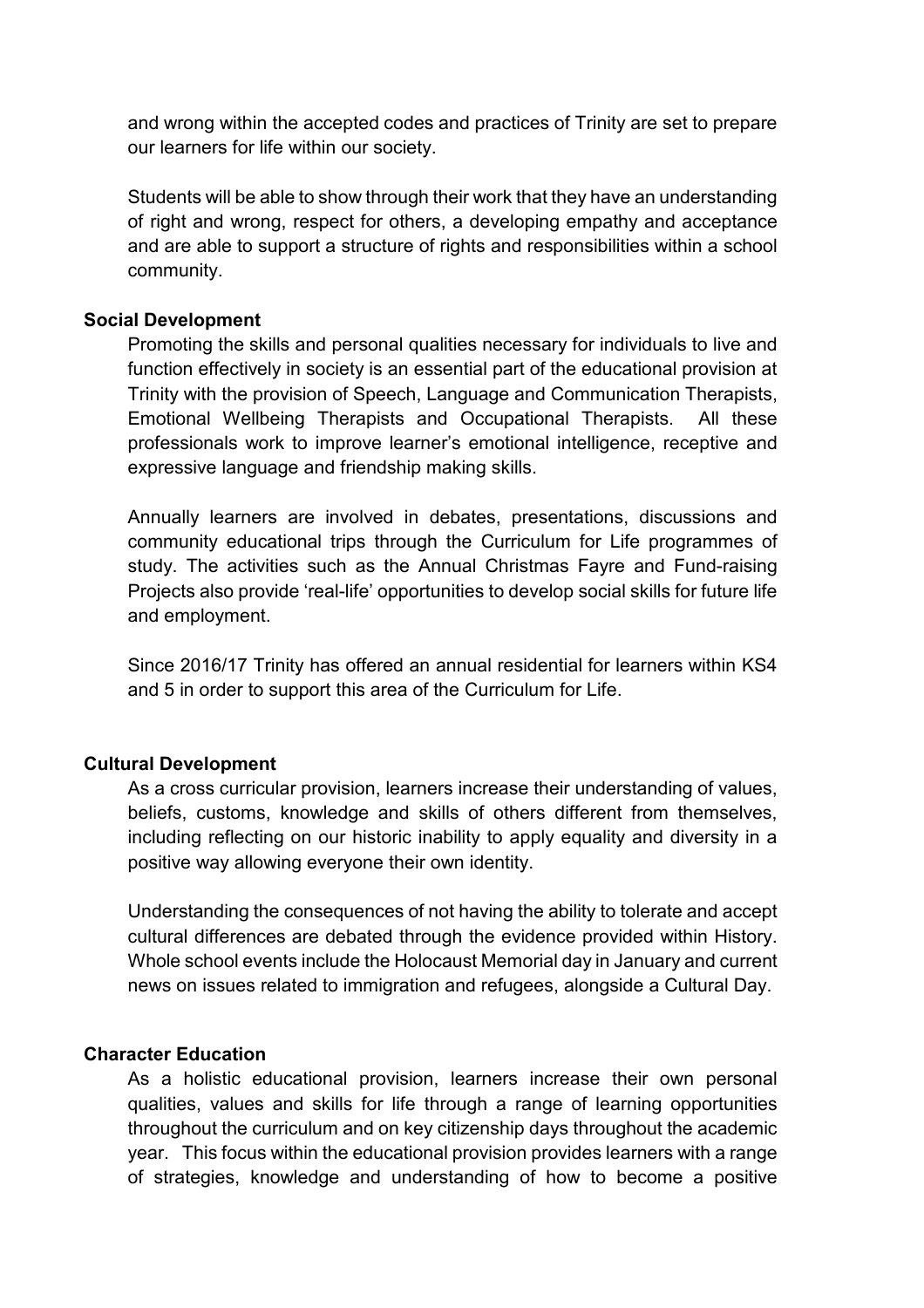member of our communities. Within Character Education, students have an opportunity to reflect and evaluate their understanding of how to manage challenging situations and difficulties with life including key topics of bullying, safeguarding, healthy living including mental health and emotional wellbeing.

Since 2016/17 Trinity has offered an annual residential for learners within KS4 and 5 in order to support this area of the Curriculum for Life.

#### **Sex and Relationships Education**

Trinity provides Relationship and Sex Education to all students (including education about HIV and AIDS and other sexually transmitted infections) and the teaching of human growth and reproduction as set out in the National Curriculum. This element of the education provision is equally a part of the Curriculum for Life Policy as it seeks to prepare children and young people for safe relationships including sexual relationships in the future.

# **Trinity Statement on Promoting Fundamental British Values**

Trinity approaches the promotion of fundamental British values in line with the Government's PREVENT theme. [Extremism and Radicalisation Policy] and during this each academic year we will focus this element within our Curriculum for Life dedicated weekly learning sessions and Activity/Events days.

#### **Democracy**

Democracy is embedded at Trinity. Students are always listened to by adults and are encouraged to listen carefully and with concern to each other, respecting the right of every individual to have their opinions and voices heard. Student also have the opportunity to air their opinions and ideas through our Student Voice, through speaking and listening weekly sessions, debates within activity and event days, and through regular questionnaires. Voting takes place at Trinity linked to the House System and also with respect to mock elections which reflect what is happening within our own communities or in the wider world.

#### **The Rule of Law**

The importance of laws whether they are those that govern the class, the education community or the country, are consistently reinforced. Each classroom has their own classroom rules, which are discussed and set with the students' voices being heard. The rules are agreed by the class and are to ensure that every class member is able to learn in a safe and ordered environment. Our students are taught the value and reasons behind laws, that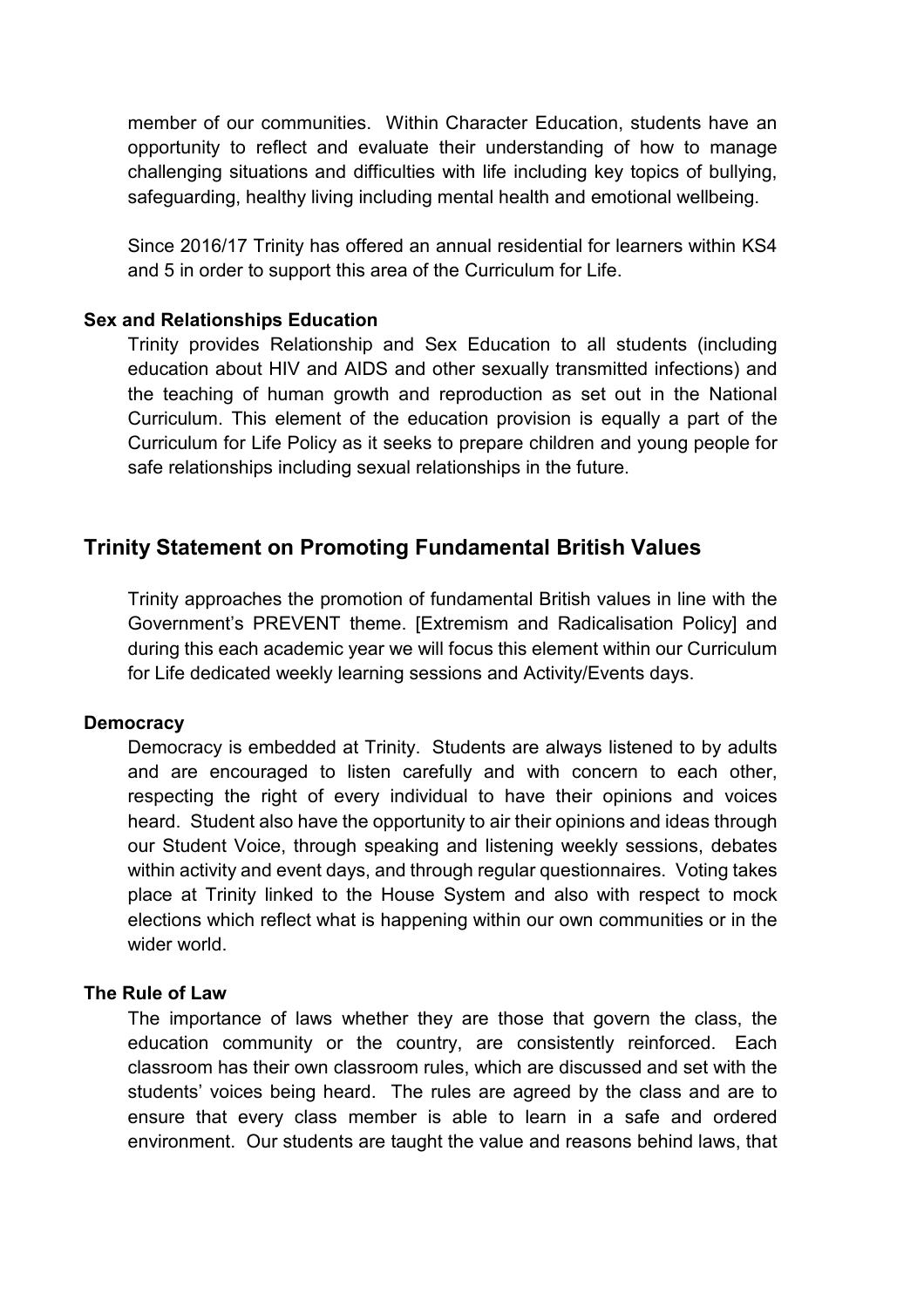they govern and protect us, the responsibilities that this involves and the consequences when laws are broken.

#### **Individual Liberty**

Within Trinity, students are actively encouraged to make choices (and to respect that others may make different choices), knowing that they are in a safe and supportive environment. As an educational community we educate and provide boundaries for our students to make choices safely, through the provision of a safe environment and an empowering education. Our students are encouraged to know, understand and exercise their rights and personal freedoms and are advised how to exercise these safely; examples of this can be clearly seen in our ICT E-Safety, Life Skills Challenges, PSE and Social Skills lessons. Whether it is through choice of challenge; of how they record; of participation in our numerous lunchtime activities; our pupils are given the freedom to make choices.

#### **Mutual Respect**:

Respect is one of the core values of Trinity and underpins our work every day both in and out of the classroom.

# **Working towards recognition of achievement**

#### **The Accreditation**

Learners will complete projects in order to provide evidence for external moderation of the

- ASDAN Bronze, Silver and Gold
- ASDAN Certificate of Personal Effectiveness
- ASDAN Life Skills Challenges
- ASDAN Personal Progress Diploma
- ASDAN Life Skills Diploma
- NCFE Occupational Studies Award, Certificate or Diploma
- NCFE Personal and Social Development Award or Certificate
- Duke of Edinburgh Bronze and Silver Award
- **ASDAN Short Course PHSF**

Updated frameworks and specifications for these courses are available in Trinity to support the work across all key stages. Evidence of achievement is held on the Internal Quality Assurance Tracking system within Trinity and also in the learners own Records of Achievement.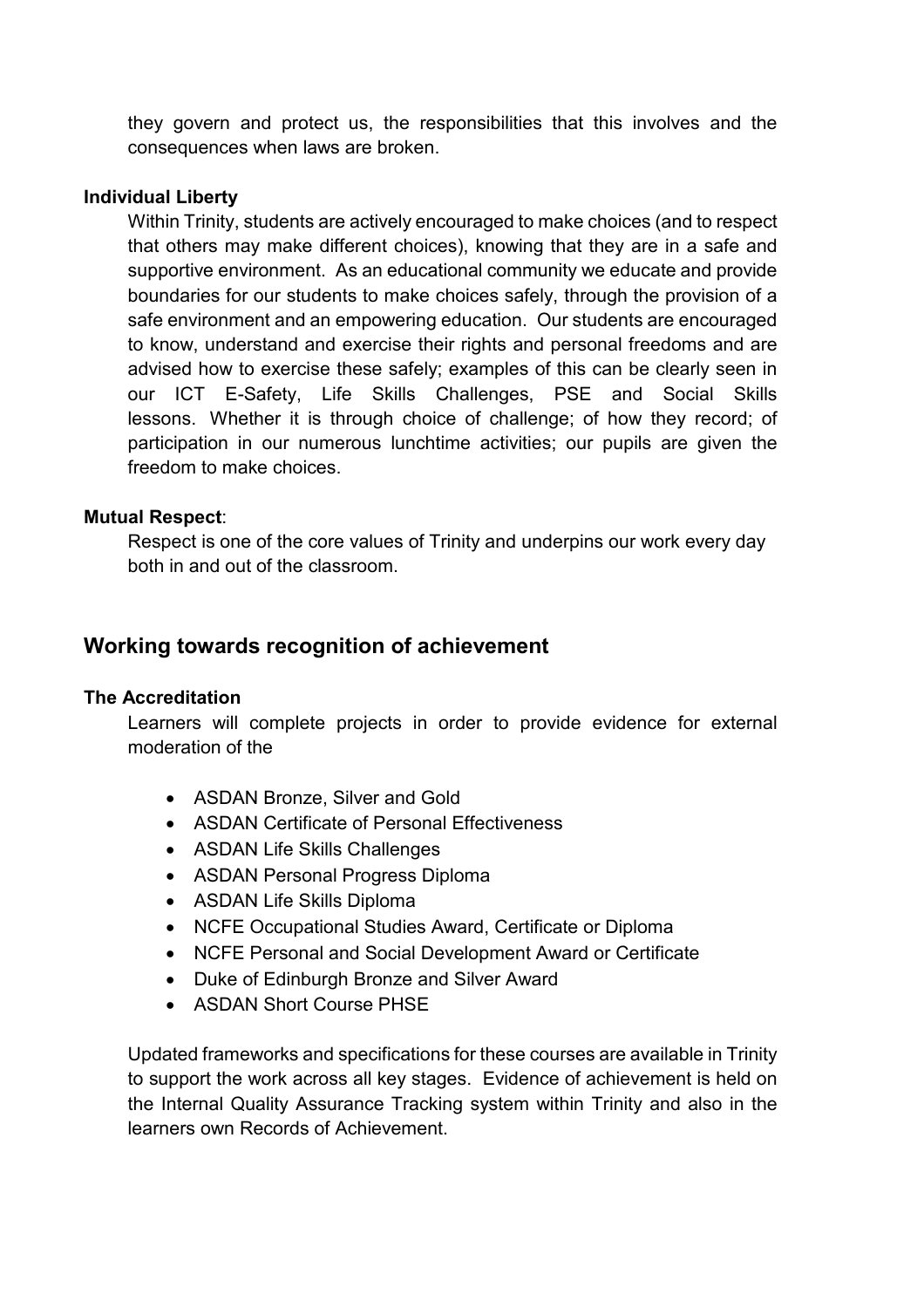### **Expectation of all Teaching and Teaching Assistant Support**

All teachers and teaching assistants within Trinity must achieve the highest levels of training and development in the area of Safeguarding knowledge and understanding in order to support the Curriculum of Life programme for learners.

The accreditation programme through ASDAN is subject to the Internal Quality Assurance Policy and Procedure which must be followed by all assessors within Trinity.

#### **Training and Development to support the Accreditation programme**

All teachers and teaching assistants will be provided with tutorial support from the Internal Quality Assurance team [see IQA Policy] within the school with respect to planning for assessment, and final assessment. Standardisation work will be completed with teachers within the Curriculum Policy to ensure that high standards of teaching, learning and assessment.

### **The Learning Environment**

Trinity is committed to using a range of educational and community environments in order to provide access to a rich and engaging curriculum for life. The Curriculum Policy provides further information about the range of the curriculum. The Learning Outside the Classroom (LOtC) Policy provides guidance on our commitment to LOtC.

LOtC is an essential part of the learning process for all learners, and a range of LOtC experiences are offered at all levels and across all subject areas. LOtC activities must be fully inclusive, frequent, continuous and progressive, with specified learning outcomes. Learners should be involved in follow up work in lessons. Links should be made between different curriculum areas to achieve cross-curriculum learning outcomes.

Trinity values its relationships with community organisations which support the educational provision and experience and would like to recognise this within this policy:

- Squirrels Horse Riding School
- Huguenots Museum for Art and History Projects
- Anne Frank Trust Ambassador Programme and supporting History, **Citizenship**
- British Legion Rochester and Stroud supporting History, Curriculum for Life
- AcSEED Supporting Emotional Wellbeing
- ASDAN Supporting Projects within the School
- Therapy Garden Supporting Land-based and Emotional Intelligence